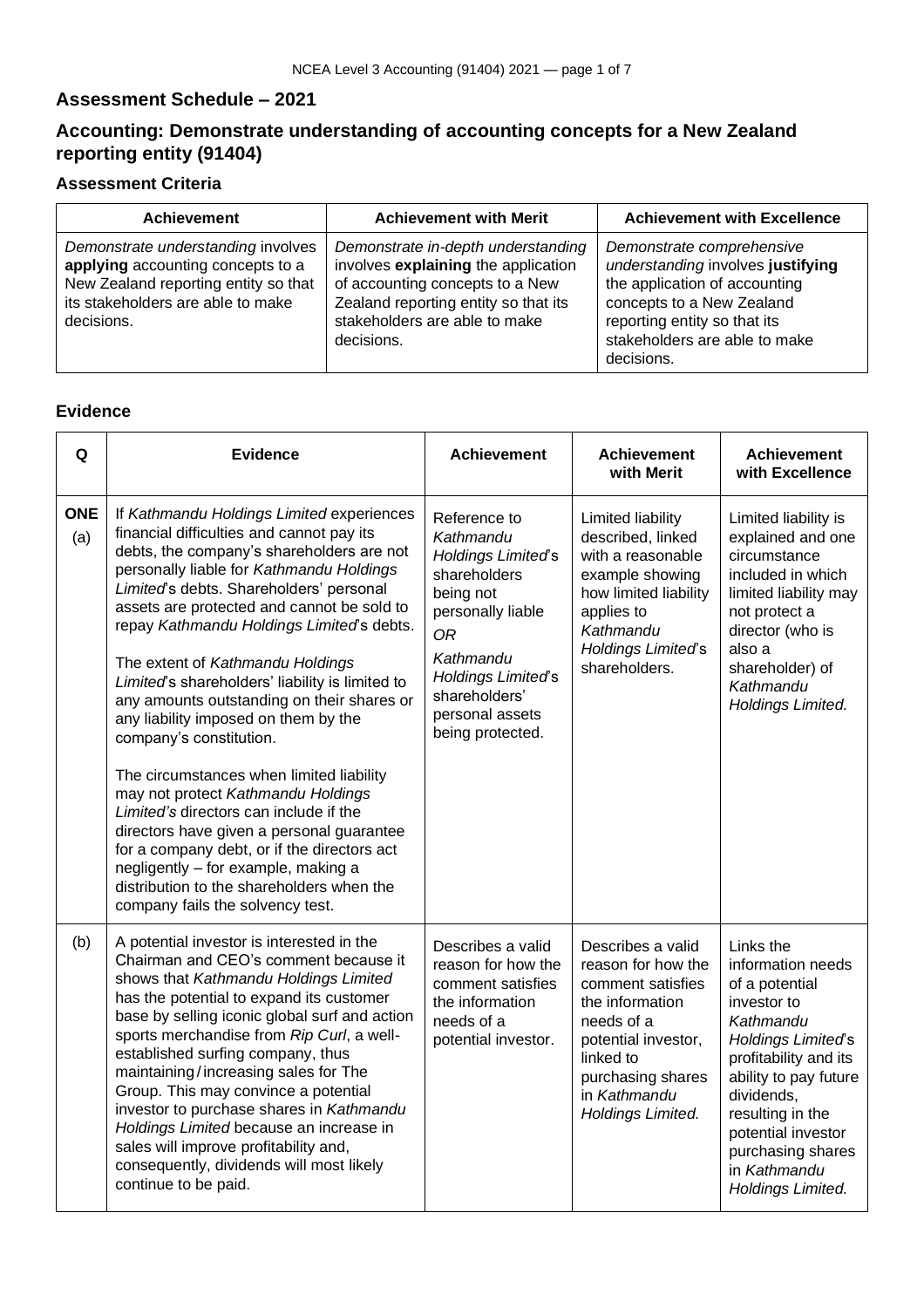| (c) | The limitations of Kathmandu Holdings<br>Limited's general-purpose financial<br>statements include:<br>• Some figures are based on estimates<br>and the judgement of the accountants -<br>for example, depreciation on property,<br>plant, and equipment. Therefore, the<br>profit of Kathmandu Holdings Limited is<br>only the best estimate/ is not entirely<br>accurate.<br>• Non-cash items or non-financial<br>information are not included – for<br>example, the reputation of Kathmandu<br>Holdings Limited or its quality of staff/<br>service, which can all have an impact on<br>the future profitability of Kathmandu<br>Holdings Limited. | Identifies an<br>example of an<br>estimated figure or<br>non-cash item. | Describes the<br>identified example<br>as being an<br>estimated figure or<br>a non-cash item. | Explains the<br>limitation of the<br>identified example<br>of an estimated<br>figure, linked to<br>the profit of<br>Kathmandu<br><b>Holdings Limited</b><br>not being entirely<br>accurate.<br>0R<br><b>Explains the</b><br>limitation of the<br>identified example<br>of a non-cash<br>item, linked to the<br>future profitability<br>of Kathmandu<br>Holdings Limited. |
|-----|-------------------------------------------------------------------------------------------------------------------------------------------------------------------------------------------------------------------------------------------------------------------------------------------------------------------------------------------------------------------------------------------------------------------------------------------------------------------------------------------------------------------------------------------------------------------------------------------------------------------------------------------------------|-------------------------------------------------------------------------|-----------------------------------------------------------------------------------------------|--------------------------------------------------------------------------------------------------------------------------------------------------------------------------------------------------------------------------------------------------------------------------------------------------------------------------------------------------------------------------|
|-----|-------------------------------------------------------------------------------------------------------------------------------------------------------------------------------------------------------------------------------------------------------------------------------------------------------------------------------------------------------------------------------------------------------------------------------------------------------------------------------------------------------------------------------------------------------------------------------------------------------------------------------------------------------|-------------------------------------------------------------------------|-----------------------------------------------------------------------------------------------|--------------------------------------------------------------------------------------------------------------------------------------------------------------------------------------------------------------------------------------------------------------------------------------------------------------------------------------------------------------------------|

| <b>N1</b>                                                                                                     | N2                                                                                             | А3                                              | Α4                                                   | <b>M5</b>                                 | M6                                          | E7                                             | E8                                                  |
|---------------------------------------------------------------------------------------------------------------|------------------------------------------------------------------------------------------------|-------------------------------------------------|------------------------------------------------------|-------------------------------------------|---------------------------------------------|------------------------------------------------|-----------------------------------------------------|
| ONE question<br>part attempted,<br>but missing<br>Achievement<br>criteria<br>because of a<br>lack of context. | ONE (of three)<br>Achievement<br>opportunities<br>and ONE other<br>question part<br>attempted. | TWO (of three)<br>Achievement<br>opportunities. | THREE (of<br>three)<br>Achievement<br>opportunities. | TWO (of three)<br>Merit<br>opportunities. | THREE (of<br>three) Merit<br>opportunities. | TWO (of three)<br>Excellence<br>opportunities. | THREE (of<br>three)<br>Excellence<br>opportunities. |

**N0** = No response; no relevant evidence.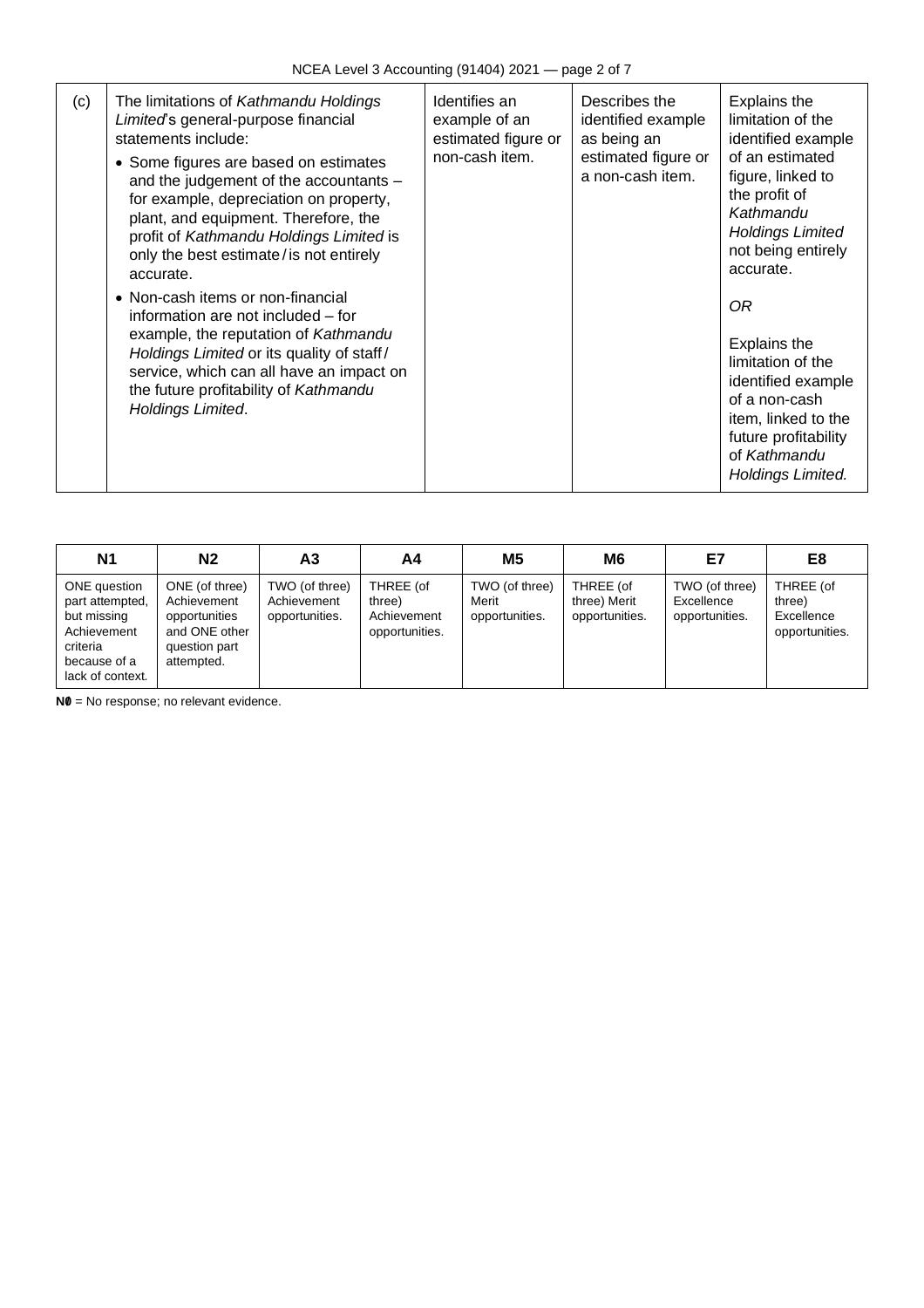| Q                 | <b>Evidence</b>                                                                                                                                                                                                                                                                                                                                                                                                                                                                                                                                                                                                                                                                                                           | <b>Achievement</b>                                                                                                                                                  | <b>Achievement</b><br>with Merit                                                                                                                                                                                                                                                                                         | <b>Achievement</b><br>with Excellence                                                                                                                                                                                                                                                                                                                                            |
|-------------------|---------------------------------------------------------------------------------------------------------------------------------------------------------------------------------------------------------------------------------------------------------------------------------------------------------------------------------------------------------------------------------------------------------------------------------------------------------------------------------------------------------------------------------------------------------------------------------------------------------------------------------------------------------------------------------------------------------------------------|---------------------------------------------------------------------------------------------------------------------------------------------------------------------|--------------------------------------------------------------------------------------------------------------------------------------------------------------------------------------------------------------------------------------------------------------------------------------------------------------------------|----------------------------------------------------------------------------------------------------------------------------------------------------------------------------------------------------------------------------------------------------------------------------------------------------------------------------------------------------------------------------------|
| <b>TWO</b><br>(a) | Comparability is achieved when<br>comparisons of financial statements are<br>made between different entities, and of the<br>same entity, over different time periods.<br>Comparative figures being restated<br>accordingly where a change has been<br>made due to the acquisition of Rip Curl<br>Group Pty Limited will lead to Kathmandu<br>Holdings Limited's general-purpose<br>financial statements being prepared in a<br>consistent way.<br>This allows interested users to make<br>comparisons between Kathmandu<br>Holdings Limited's general-purpose<br>financial statements and other New<br>Zealand reporting entities listed on the<br>NZX, and of Kathmandu Holdings Limited<br>over different time periods. | Describes that<br>comparison of<br>financial<br>statements can be<br>made between<br>different entities<br>OR the same<br>entity over<br>different time<br>periods. | Explains that<br>comparative<br>figures being<br>restated<br>accordingly where<br>a change has<br>been made due to<br>the acquisition of<br><b>Rip Curl Group Pty</b><br>Limited will lead to<br>Kathmandu<br>Holdings Limited's<br>general-purpose<br>financial<br>statements being<br>prepared in a<br>consistent way. | <b>Explains how</b><br>comparability is<br>achieved by<br>linking the act of<br>comparative<br>figures being<br>restated<br>accordingly where<br>a change has<br>been made due to<br>the acquisition of<br>Rip Curl Group Pty<br>Limited will lead to<br>Kathmandu<br>Holdings Limited's<br>general-purpose<br>financial<br>statements being<br>prepared in a<br>consistent way. |
| (b)               | An auditor's report is a statutory<br>requirement, because it provides an<br>independent opinion that:<br>• proper accounting records have been<br>kept by Kathmandu Holdings Limited as<br>far as it appears from the auditor's<br>examination of those records<br>• the financial statements of Kathmandu<br>Holdings Limited comply with New<br>Zealand Generally Accepted Accounting<br>Practice and International Financial<br><b>Reporting Standards</b><br>• the financial statements give a true and<br>fair view of the financial position of<br>Kathmandu Holdings Limited as at 31<br>July 2020 and its financial performance<br>and cash flows for the period then<br>ended.                                  | Describes that an<br>auditor's report<br>provides an<br>independent<br>opinion OR gives<br>a true and fair<br>view.                                                 | Describes a valid<br>reason for why an<br>auditor's report is<br>a statutory<br>requirement.                                                                                                                                                                                                                             | Explains a valid<br>reason for why an<br>auditor's report is<br>a statutory<br>requirement that<br>includes how an<br>auditor's report<br>provides an<br>independent<br>opinion.                                                                                                                                                                                                 |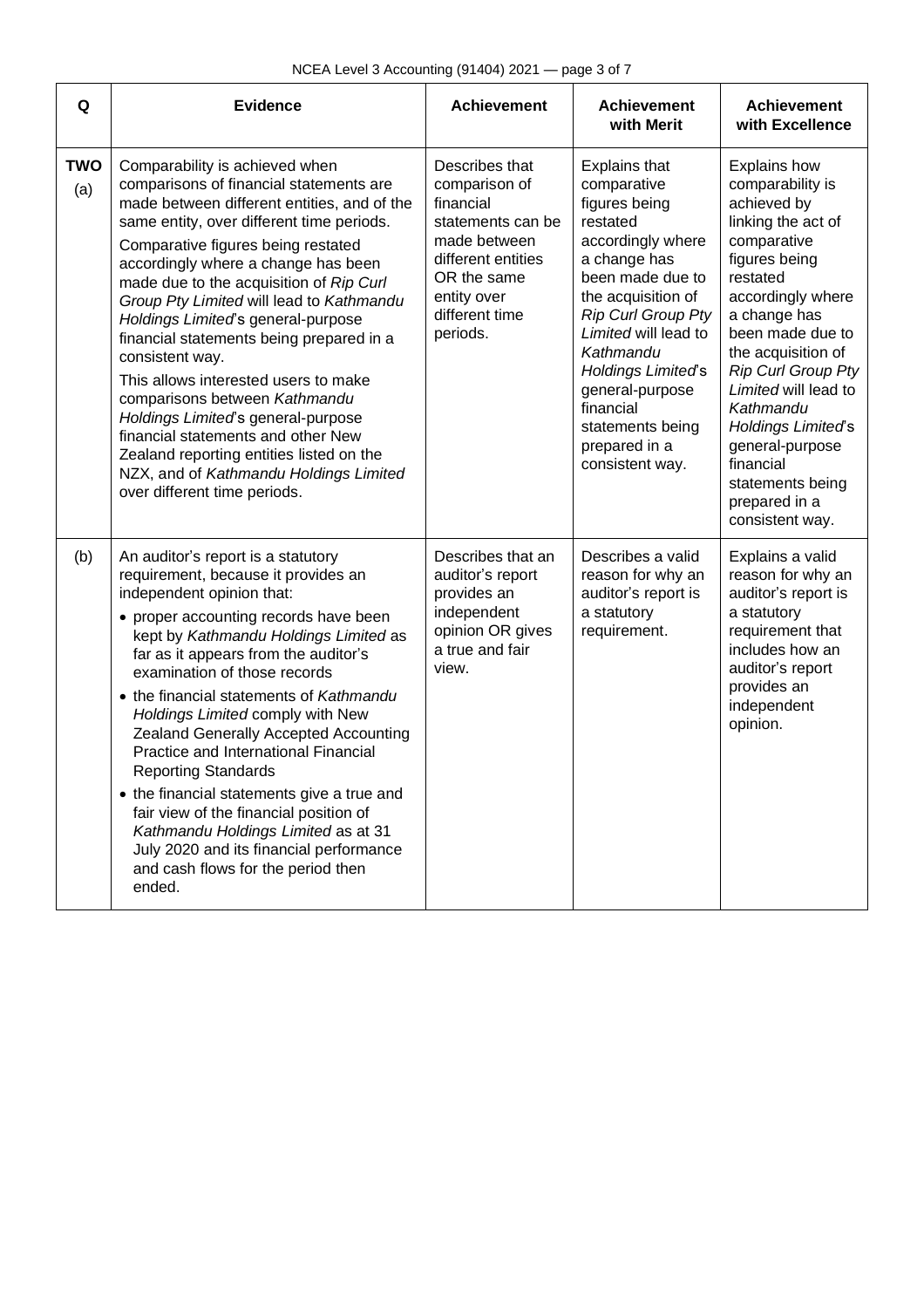| (c) | Information has faithful representation<br>when users can depend on it to faithfully<br>represent that which it is expected to<br>represent. To have faithful representation,<br>the information must be complete, neutral,<br>and free from error.<br>The calculation of both methods of<br>depreciation is based on the historical cost<br>of Kathmandu Holdings Limited's property,<br>plant, and equipment. When purchasing<br>items of property, plant, and equipment,<br>Kathmandu Holdings Limited will have a<br>source document (invoices/receipts) as<br>evidence of the historical cost of these<br>assets.<br>These source documents have come from<br>an independent third party (supplier of the<br>property, plant, and equipment), which<br>provides evidence that an arm's length<br>market transaction has taken place; this<br>satisfies the qualitative characteristic of<br>faithful representation.<br><b>OR</b><br>These source documents can be checked<br>by an independent third party,<br>PricewaterhouseCoopers, the auditors who<br>are neutral and free from material error and<br>bias when checking the depreciation<br>calculations; this satisfies the qualitative<br>characteristic of faithful representation. | Describes a<br>component of<br>faithful<br>representation in<br>context.                                         | Describes how<br>faithful<br>representation is<br>satisfied by<br>Kathmandu<br><b>Holdings Limited</b><br>calculating<br>depreciation<br>based on source<br>documents that<br>provide evidence<br>of the historical<br>cost of property,<br>plant, and<br>equipment assets. | <b>Explains how</b><br>faithful<br>representation is<br>satisfied by<br>Kathmandu<br><b>Holdings Limited</b><br>calculating<br>depreciation<br>based on source<br>documents that<br>provide evidence<br>of the historical<br>cost of property,<br>plant, and<br>equipment assets.                                    |
|-----|----------------------------------------------------------------------------------------------------------------------------------------------------------------------------------------------------------------------------------------------------------------------------------------------------------------------------------------------------------------------------------------------------------------------------------------------------------------------------------------------------------------------------------------------------------------------------------------------------------------------------------------------------------------------------------------------------------------------------------------------------------------------------------------------------------------------------------------------------------------------------------------------------------------------------------------------------------------------------------------------------------------------------------------------------------------------------------------------------------------------------------------------------------------------------------------------------------------------------------------------------|------------------------------------------------------------------------------------------------------------------|-----------------------------------------------------------------------------------------------------------------------------------------------------------------------------------------------------------------------------------------------------------------------------|----------------------------------------------------------------------------------------------------------------------------------------------------------------------------------------------------------------------------------------------------------------------------------------------------------------------|
| (d) | The measurement base applied to the<br>reporting of Kathmandu Holdings Limited's<br>accounts receivable is fair value.<br>Under this measurement base, the fair<br>value of \$51 814 000 is the expected cash<br>to be received from accounts receivable,<br>assuming the allowance for expected credit<br>losses will be written off as bad debts/after<br>allowing for the impairment, which is based<br>on Kathmandu Holdings Limited's historical<br>credit loss experience and the age of<br>accounts receivable.                                                                                                                                                                                                                                                                                                                                                                                                                                                                                                                                                                                                                                                                                                                             | Identifies the<br>measurement<br>base applied to<br>the reporting of<br>accounts<br>receivable is fair<br>value. | Describes that the<br>fair value of<br>\$51 814 000 is the<br>expected cash to<br>be received from<br>accounts<br>receivable,<br>assuming the<br>allowance for<br>expected credit<br>losses (doubtful<br>debts) will be<br>written off as bad<br>debts.                     | Explains that the<br>fair value of<br>\$51 814 000 is the<br>expected cash to<br>be received from<br>accounts<br>receivable,<br>assuming the<br>allowance for<br>expected credit<br>losses (doubtful<br>debts) will be<br>written off as bad<br>debts, which is<br>based on historical<br>credit loss<br>experience. |

| <b>N1</b>                                                                                                     | N <sub>2</sub>                                                                                | А3                                                  | A4                                              | <b>M5</b>                                  | M6                                        | E7                                                 | E8                                             |
|---------------------------------------------------------------------------------------------------------------|-----------------------------------------------------------------------------------------------|-----------------------------------------------------|-------------------------------------------------|--------------------------------------------|-------------------------------------------|----------------------------------------------------|------------------------------------------------|
| ONE question<br>part attempted,<br>but missing<br>Achievement<br>criteria<br>because of a<br>lack of context. | ONE (of four)<br>Achievement<br>opportunities<br>and ONE other<br>question part<br>attempted. | THREE (of<br>four)<br>Achievement<br>opportunities. | FOUR (of four)<br>Achievement<br>opportunities. | THREE (of<br>four) Merit<br>opportunities. | FOUR (of four)<br>Merit<br>opportunities. | THREE (of<br>four)<br>Excellence<br>opportunities. | FOUR (of four)<br>Excellence<br>opportunities. |

**N0** = No response; no relevant evidence.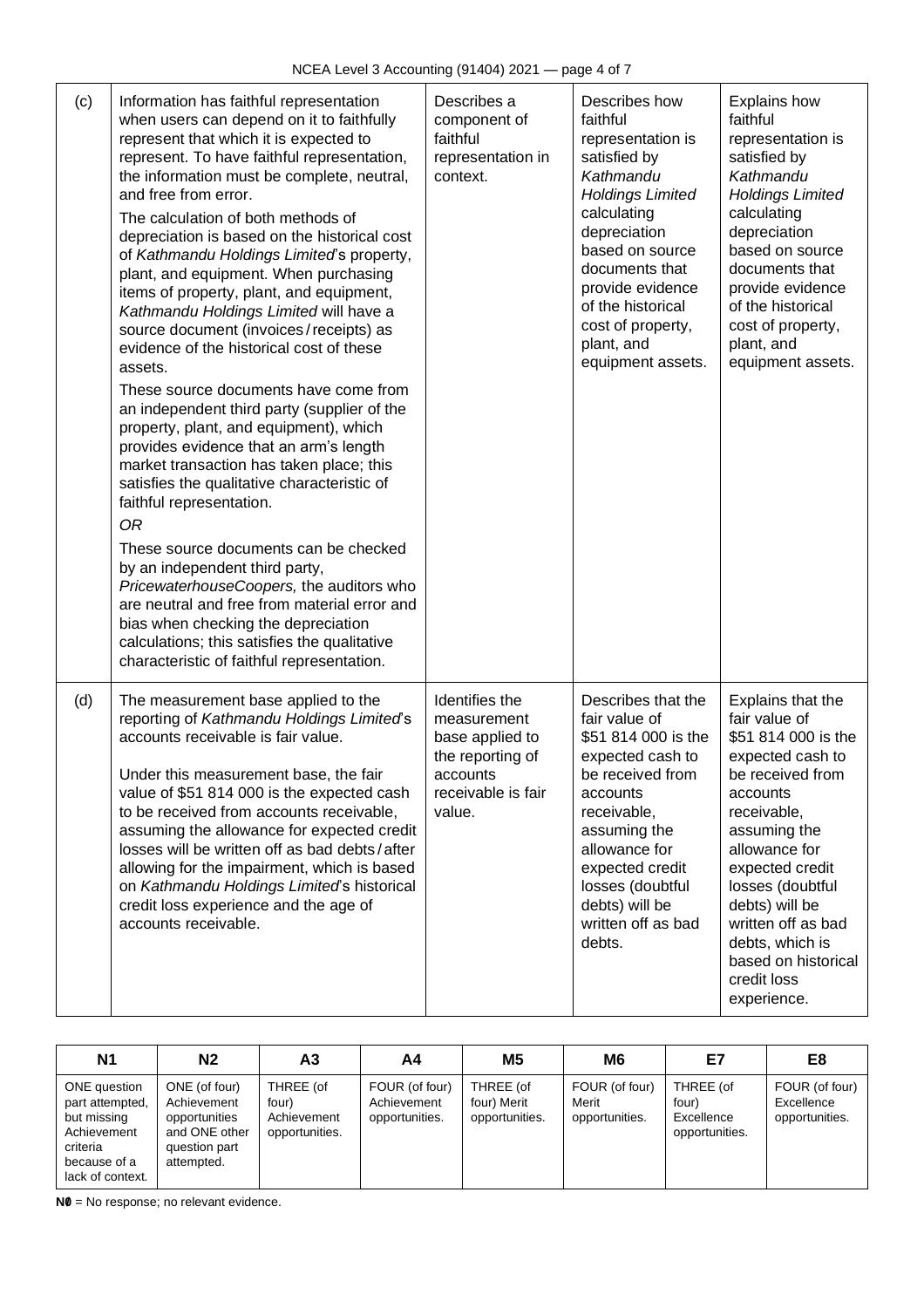| Q            | <b>Sample Evidence</b>                                                                                                                                                                                                                                                                                                                                                                                                                                                                                                                                                                                                                                                                                                                             |
|--------------|----------------------------------------------------------------------------------------------------------------------------------------------------------------------------------------------------------------------------------------------------------------------------------------------------------------------------------------------------------------------------------------------------------------------------------------------------------------------------------------------------------------------------------------------------------------------------------------------------------------------------------------------------------------------------------------------------------------------------------------------------|
| <b>THREE</b> | Kathmandu Holdings Limited's software and production of identifiable and unique software products are<br>recorded as the amount of cash or cash equivalents paid, or the fair value of the consideration given, to<br>acquire the software at the time of their acquisition. This amount of cash or cash equivalents includes the<br>expenditure that is directly attributable to the development of the software, for example the cost of<br>software development employees incurred in getting the software operational and ready for use. This<br>type of expenditure is capitalised because it satisfies the definition of an asset / the asset cannot / is not<br>in a position to be used if this capital expenditure is not first incurred. |
|              | The cost of getting the software into the location and condition ready to use, e.g. cost of software<br>development employees, are capitalised because the software provides Kathmandu Holdings Limited<br>with potential economic benefit beyond the current year. Items of computer software are retained in the<br>company for many accounting periods. This production of identifiable and unique software products is<br>used to generate revenues and profits for Kathmandu Holdings Limited, which ultimately brings cash into<br>Kathmandu Holdings Limited.                                                                                                                                                                               |
|              | Only Kathmandu Holdings Limited can benefit from the software once the software has been successfully<br>installed; this excludes others from using the software to earn income.                                                                                                                                                                                                                                                                                                                                                                                                                                                                                                                                                                   |
|              | Every new item of software and production of identifiable and unique software products is purchased in<br>the past. A series of past events includes labour, materials, and all other installation costs that have been<br>incurred to get the items of computer software into a location and condition ready to be used by<br>Kathmandu Holdings Limited to earn income.                                                                                                                                                                                                                                                                                                                                                                          |
|              | Software maintenance expenditure is revenue expenditure because it is day-to-day/recurring/on-going<br>expenditure that will benefit Kathmandu Holdings Limited for only the current accounting period in which it<br>is incurred.                                                                                                                                                                                                                                                                                                                                                                                                                                                                                                                 |
|              | This expenditure satisfies the definition of an expense because it decreases assets in the form of a<br>decrease in bank or an increase in liabilities, accounts payable, which ultimately means that Kathmandu<br>Holdings Limited has to pay the supplier for the software maintenance.                                                                                                                                                                                                                                                                                                                                                                                                                                                          |
|              | The software maintenance decreases Kathmandu Holdings Limited's profit, which decreases equity other<br>than those relating to distributions to holders of equity claims.                                                                                                                                                                                                                                                                                                                                                                                                                                                                                                                                                                          |
|              | 0 <sub>R</sub>                                                                                                                                                                                                                                                                                                                                                                                                                                                                                                                                                                                                                                                                                                                                     |
|              | Amortisation or other impairment adjustments are also revenue expenditure, satisfying the expense<br>definition, because this expenditure is a decrease in the software assets that result in a decrease in<br>Kathmandu Holdings Limited's profit, which decreases equity other than those relating to distributions to<br>holders of equity claims.                                                                                                                                                                                                                                                                                                                                                                                              |
|              | Amortisation or other impairment adjustments are a decrease in assets through an increase in<br>amortisation costs because as the items of software are being used, they lose the potential to generate<br>as much economic benefit in the future for Kathmandu Holdings Limited.                                                                                                                                                                                                                                                                                                                                                                                                                                                                  |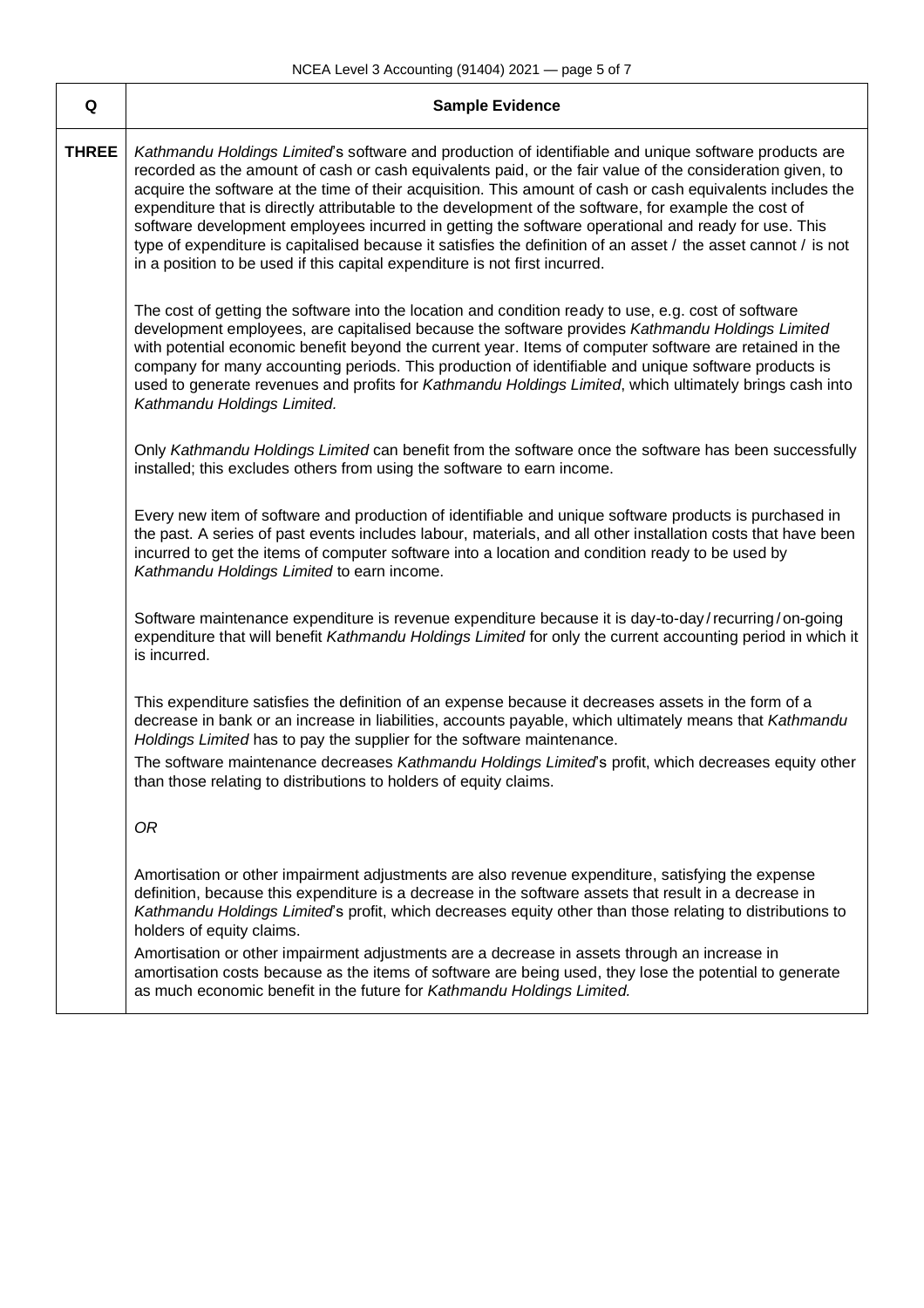| Q            | <b>Achievement</b>                                                                                                                                                                                                | <b>Achievement with Merit</b>                                                                                                                                                                                                                          | <b>Achievement</b><br>with Excellence                                                                                                                                         |
|--------------|-------------------------------------------------------------------------------------------------------------------------------------------------------------------------------------------------------------------|--------------------------------------------------------------------------------------------------------------------------------------------------------------------------------------------------------------------------------------------------------|-------------------------------------------------------------------------------------------------------------------------------------------------------------------------------|
| <b>THREE</b> | • Describes historical cost as the<br>software being recorded at its<br>original purchase price.                                                                                                                  | • Describes historical cost as the<br>software being recorded at their<br>original purchase price, which<br>includes the cost incurred in<br>getting the software into location<br>and condition to use.                                               | • Uses justifications to<br>demonstrate understanding<br>of Kathmandu Holdings<br>Limited's software in terms<br>of the application of the<br>historical cost concept.        |
|              | • Describes how Kathmandu<br>Holdings Limited has potential<br>economic benefit because the<br>software is installed to earn<br>income for the company.                                                           | • Explains how Kathmandu<br>Holdings Limited has potential<br>economic benefit because the<br>software is installed to earn<br>income for the company and the<br>bringing of cash into Kathmandu<br>Holdings Limited.                                  | • Uses justifications from:<br>- the application of<br>capital expenditure in<br>terms of the definition<br>of an asset linked to<br>Kathmandu Holdings<br>Limited's software |
|              | • Describes that only Kathmandu<br>Holdings Limited can use the<br>software.                                                                                                                                      | • Explains the resource controlled -<br>the idea that only Kathmandu<br>Holdings Limited to benefit /<br>Kathmandu Holdings Limited can<br>exclude others from benefitting.                                                                            | - the application of<br>revenue expenditure<br>in terms of the<br>definition of an<br>expense linked to<br>Kathmandu Holdings                                                 |
|              | • Describes the production of<br>software is developed in the<br>past by Kathmandu Holdings<br>Limited.                                                                                                           | • Explains the production of<br>software are a series of past<br>events with Kathmandu Holdings<br>Limited paying for installation<br>costs, including the cost of<br>software development<br>employees, resulting in the asset<br>being ready to use. | Limited's software.                                                                                                                                                           |
|              | • Describes an expense in<br>context, which decreases<br>assets or increases liabilities<br>that results in a decrease in<br>equity other than those relating<br>to distributions to holders of<br>equity claims. | • Explains an expense in context,<br>which decreases assets or<br>increases liabilities, and links<br>expenses to decreasing equity by<br>less profit other than those<br>relating to distributions to holders<br>of equity claims.                    |                                                                                                                                                                               |
|              |                                                                                                                                                                                                                   | • Explains the decrease in assets<br>(bank) or the increase in liabilities<br>(accounts payable) of Kathmandu<br>Holdings Limited.                                                                                                                     |                                                                                                                                                                               |
|              | • Describes capital expenditure<br>as one-off payments,<br>expenditure that provides<br>benefits for more than one<br>year.                                                                                       | • Explains capital expenditure<br>linked to the software being ready<br>to use in Kathmandu Holdings<br>Limited (for many accounting<br>periods).                                                                                                      |                                                                                                                                                                               |
|              | • Describes revenue expenditure<br>as regular payments,<br>expenditure that provides<br>benefit for the current year<br>only.                                                                                     | • Explains revenue expenditure<br>linked to an example of an<br>expense from the software note<br>being incurred in the current<br>accounting period by Kathmandu<br>Holdings Limited.                                                                 |                                                                                                                                                                               |